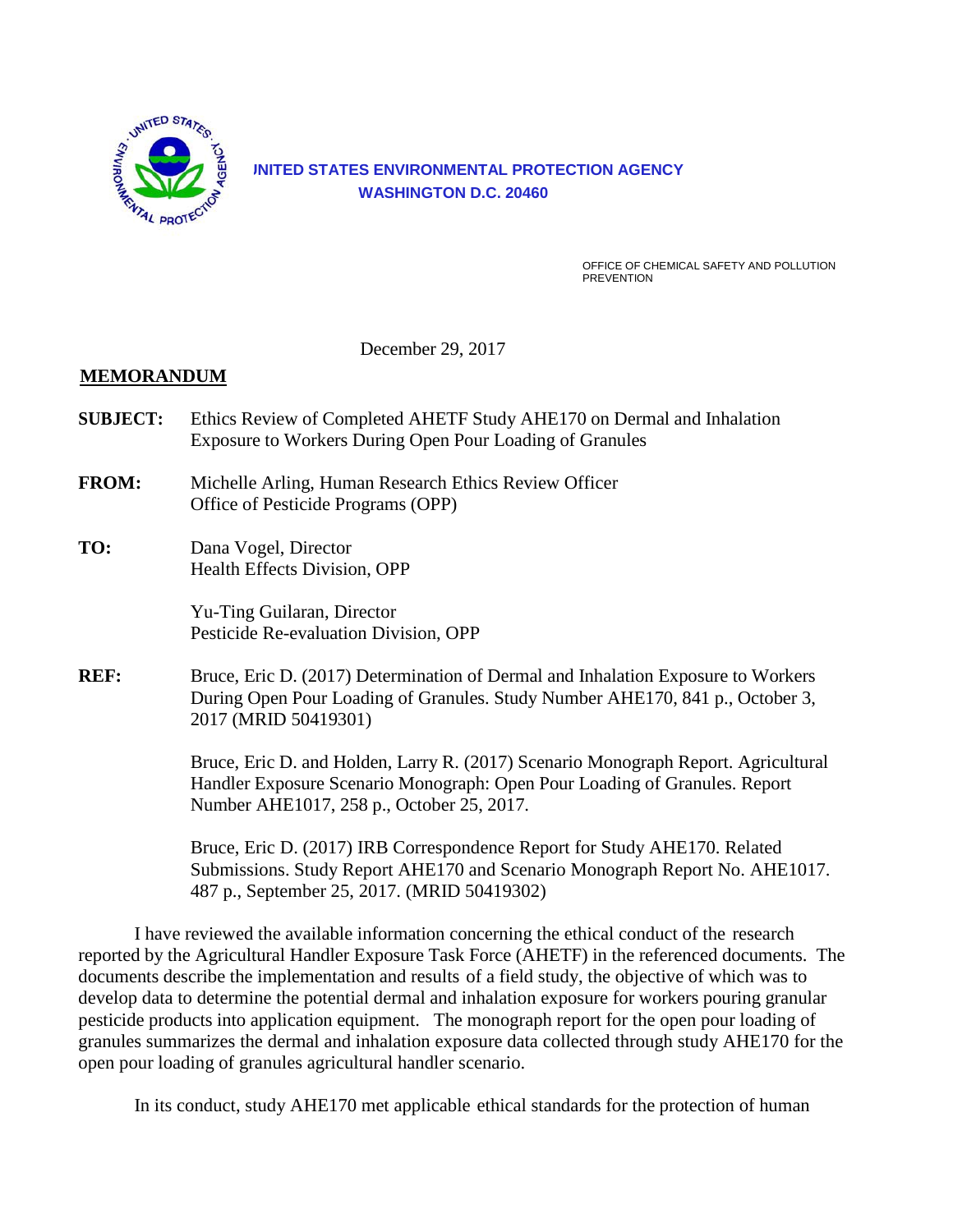subjects of research, and requirements for documentation of ethical conduct of the research were satisfied. Therefore, if study AHE170 and scenario monograph report AHE1017 are determined to be scientifically acceptable, I find no barrier in regulation to EPA's reliance on them in actions under FIFRA or §408 of FFDCA.

In addition, under 40 CFR 26.1604, EPA is required to seek input from the Human Studies Review Board (HSRB) for intentional exposure human studies covered by EPA's human studies rule that are initiated after April 7, 2006. EPA will share study AHE170, scenario monograph report AHE1017, the associated support documents, and EPA's science and ethics reviews of the study with the HSRB for their review. This memorandum and its attachments constitute EPA's ethics review.

#### **Summary Characteristics of the Research**

Study AHE170 developed data to determine the potential dermal and inhalation exposure for workers who conduct open pour loading of granular pesticides into pesticide application equipment. Additional tasks performed included stacking bags, loading and unloading bags from vehicles and storage, and any post-application equipment cleaning; application of pesticides was not included as a task monitored during this study. The dermal and inhalation exposure information was collected from workers conducting these tasks while wearing inner dosimeters (long underwear) under regular work clothes and air sampling pumps. In addition, researchers collected face and hand wipe samples from the subjects at the end of the workday as well as before any eating or smoking breaks.

A monitoring unit or MU refers to a single subject (worker) who is carrying out activities using a particular pesticide formulation under a specific scenario, on a particular day. For each MU in this study, the subjects conducted at least three loading events consisting of open pour loading of granules into application equipment. MUs also included other non-study work-related tasks, as well as breaks. Every MU provides an estimate of a single handler-day of exposure to the worker who open poured granular products into application equipment through measurement of the dermal and inhalation exposure potential for a single subject for a time period that represents a typical workday. A cluster is a group of MUs that are performed close together in terms of location and time. The AHE170 protocol, approved by Schulman Institutional Review Board (IRB), specified 21 MUs to be conducted, three MUs in each of seven geographic monitoring areas. The protocol was amended (Amendment 4, p. 440 of IRB Correspondence Report) to allow the final two MUs to be conducted in any monitoring area. Although a total of 21 subjects were enrolled in the study, valid total dermal exposure results are available for only 19 of the MUs conducted because the jars containing the hand wash samples collected for two MUs broke and it was not possible to analyze these samples.

The table below identifies the monitoring areas for the 21 MUs and the number of workers/MUs per monitoring area.

| <b>Monitoring</b><br>Area<br><b>Number</b> | <b>States Included in Monitoring</b><br>Area  | <b>Monitoring</b><br><b>Units</b><br><b>Conducted</b> |
|--------------------------------------------|-----------------------------------------------|-------------------------------------------------------|
| 701                                        | New York, Pennsylvania, Delaware,<br>Maryland |                                                       |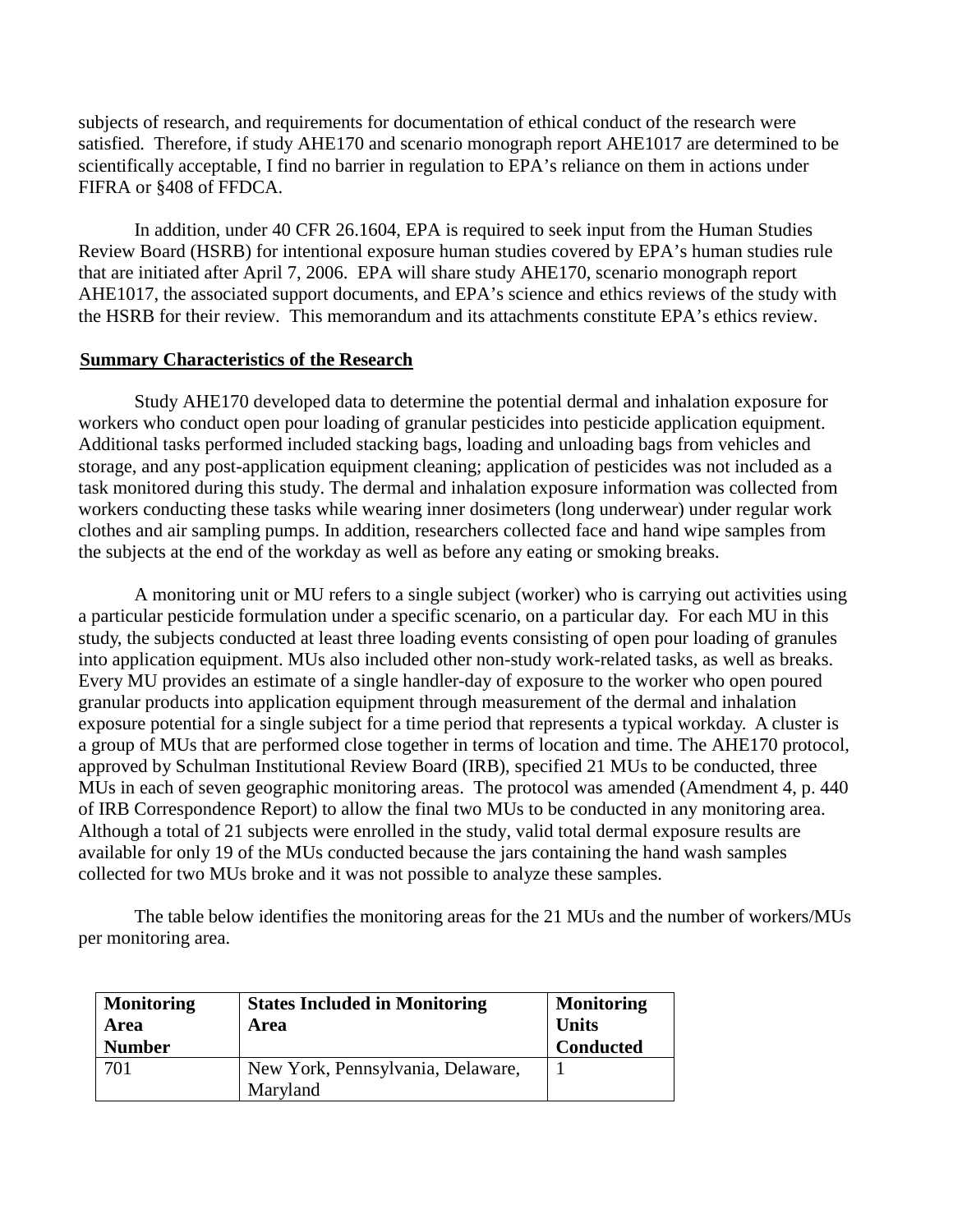| 702 | Virginia, North Carolina, South    | 3              |
|-----|------------------------------------|----------------|
|     | Carolina, Georgia, Alabama         |                |
| 703 | Florida                            | 3 (1 valid; 2) |
|     |                                    | incomplete     |
|     |                                    | due to         |
|     |                                    | broken         |
|     |                                    | hand wash      |
|     |                                    | sample jars)   |
| 704 | Indiana, Ohio                      | 3              |
| 705 | Iowa, Illinois                     | 3              |
| 706 | Minnesota, North Dakota, South     | $\overline{4}$ |
|     | Dakota                             |                |
| 707 | Idaho, Eastern Washington, Eastern | $\overline{4}$ |
|     | Oregon, Nebraska, Wyoming          |                |

Attachment 1 lists major study events in chronological order and attachment 2 identifies the surrogate active ingredients used in the study.

## **1. Value of Research to Society**

This study developed data to determine the potential exposure of workers who manually open containers of granular pesticide products and open pour these granules into the appropriate application equipment using their normal work practices. This loading method is applicable to a large variety of commercially important crops and the existing exposure data are inadequate. EPA will use the results of this study to estimate the dermal and inhalation exposure likely for a wide range of agricultural pesticides loaded under this exposure scenario.

## **2. Subject Selection**

## **a. Recruitment**

According to the protocol and completed study report, "Recruiting activities occurred in three phases that are each described in detail in the sections below and can be summarized as follows:

- Phase 1: List growers and commercial applicators (i.e., employers) in the monitoring area (Universe List), and then identify those that are qualified for the study by calling them to determine whether they use granular pesticide products (Qualified List)
- Phase 2: Call qualified employers to determine those that might be willing to cooperate with the study by allowing AHETF to recruit workers to participate in the exposure monitoring study (Potentially Eligible List)
- Phase 3: Contact and visit potentially eligible employers, confirm eligibility (Eligible List) and then schedule and conduct monitoring of workers with experience loading granular products by open pouring." (p. 24, AHE170 Study Report)

The recruitment for Phase 1 used two methods for identifying employers: those referred to by AHETF by local agricultural specialists (LAS) or other employers/growers, and names from publiclyavailable sources that were then screened by a call center. In each of the monitoring areas, LAS and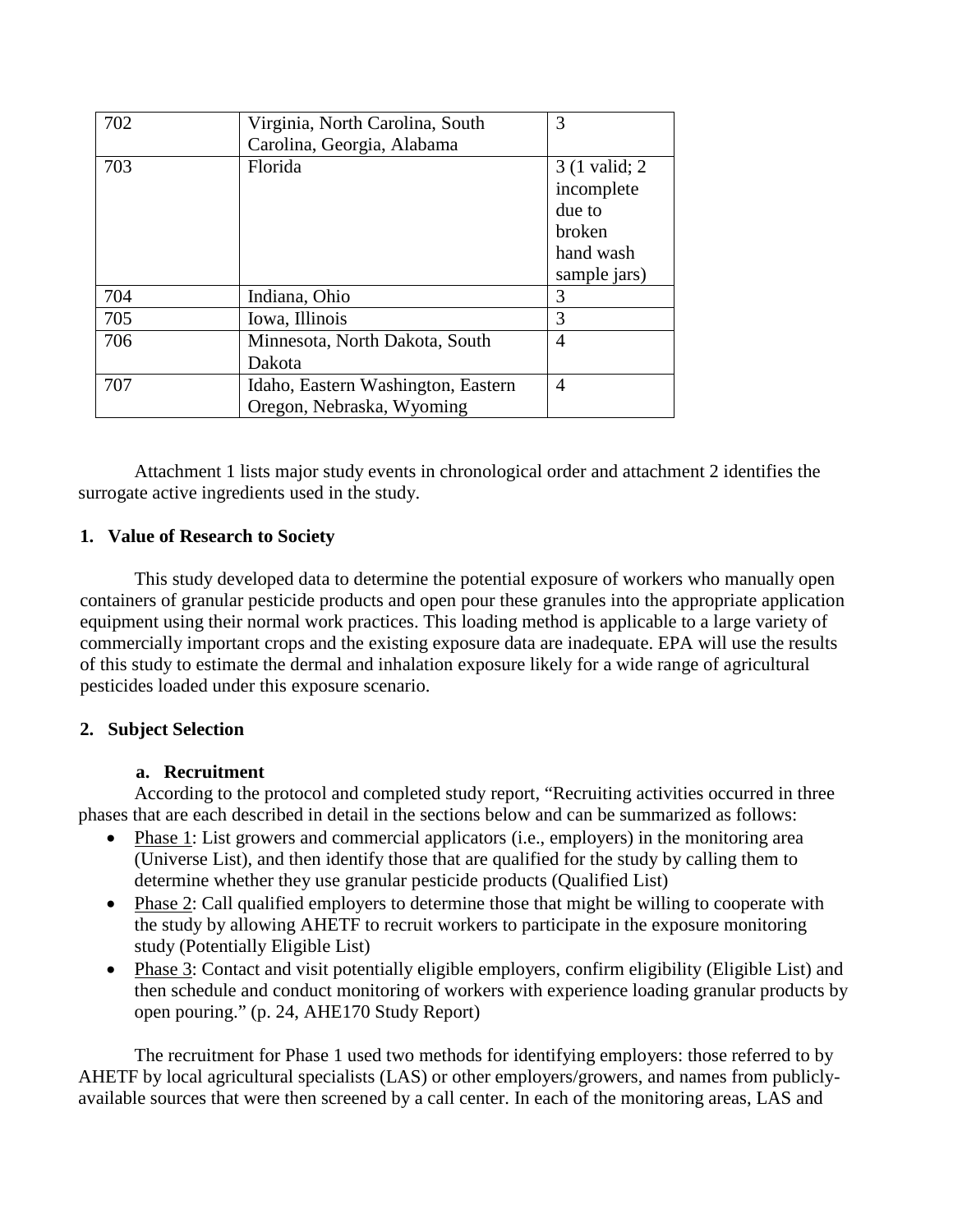growers were contacted for recommendations of potentially eligible employers, i.e., those likely to use granular pesticides. LAS and employers were requested to contact growers to get consent to share the referred grower's contact information with AHETF prior to the research staff making contact; however, the protocol was amended to allow AHETF to contact growers directly in instances where the referring party was not willing to make contact prior to AHETF (Amendment 2, pp. 422-423 of IRB Correspondence Report).

The table below summarizes the extent of the lists and numbers of monitoring units (MUs) for each original monitoring area in study AHE170. The study report provides specific details about the recruitment details by monitoring area (pp. 25-54, AHE170 Study Report)

| <b>Monitoring</b><br>Area | <b>Employer</b><br><b>Universe</b><br>List | <b>Qualified</b><br><b>Employer</b><br>List | <b>Potentially</b><br><b>Eligible</b><br><b>Employer</b><br>List | Eligible<br><b>Employer</b><br>List | <b>MUs</b><br><b>Collected</b> |
|---------------------------|--------------------------------------------|---------------------------------------------|------------------------------------------------------------------|-------------------------------------|--------------------------------|
| $701 = NY/PA$             | 8,055                                      | 185                                         | 42                                                               | 6                                   |                                |
| $702 = AL$ to VA          | 10,145                                     | 35                                          | 14                                                               | 8                                   | 3                              |
| $703 = FL$                | 3,971                                      | 39                                          | 8                                                                | 6                                   | 3                              |
| $704 = IN/OH$             | 19,913                                     | 92                                          | 26                                                               | 5                                   | 3                              |
| $705 = I A/IL$            | 44,376                                     | 41                                          | 16                                                               | 9                                   | 3                              |
| $706 = MN/ND/SD$          | 41,378                                     | 156                                         | 37                                                               | 8                                   | 4                              |
| $707 = ID/WA/OR$          | 15,557                                     | 108                                         | 25                                                               | 9                                   | 4                              |

The recruitment process discussed in the protocol for AHE170 references specific AHETF standard operating procedures (SOPs). These SOPs were previously reviewed by the HSRB. With regard to recruitment, the protocol references SOPs 11.B.7, 11.K.O, 11.L.O, and 11.M.O. When considered together, these SOPs discuss basic steps that were followed during the process of assembling lists and recruitment. The basic steps and where they are reflected in the AHE170 study report are listed below.

- 1. Assemble universe list (SOPs 11.K.O and 11.L.O) reflected in recruitment Phase 1 in AHE170 study.
- 2. Randomly select subset as master list for screening (SOPs 11.K.O and 11.L.O) reflected in recruitment Phase 1 in AHE170 study.
- 3. Third-party professional calling center screens master list (SOPs 11.K.O and 11.L.O) reflected in recruitment Phase 1 in AHE170 study. This is discussed in detail in the study in the descriptions of recruitment for the seven monitoring areas (pp. 25-54).
- 4. Identify qualified list (SOPs 11.K.O and 11.L.O) reflected in recruitment Phase 1 in AHE170 study.

An IRB-approved letter introducing the AHETF and the proposed exposure monitoring study was sent to all employers on the qualified list before moving on to Phase 2. (p. 26, AHE170 Study Report)

5. AHETF contacts qualified growers/applicators (SOP 11.M.0) – reflected in recruitment Phase 2 in AHE170 study.

As discussed in SOP 11.M.0, the caller used a "discussion guide" during the eligibility assessment call. The goal was to identify potentially eligible growers/applicators for the study. Growers/applicators/employers were asked for permission to recruit workers for the study.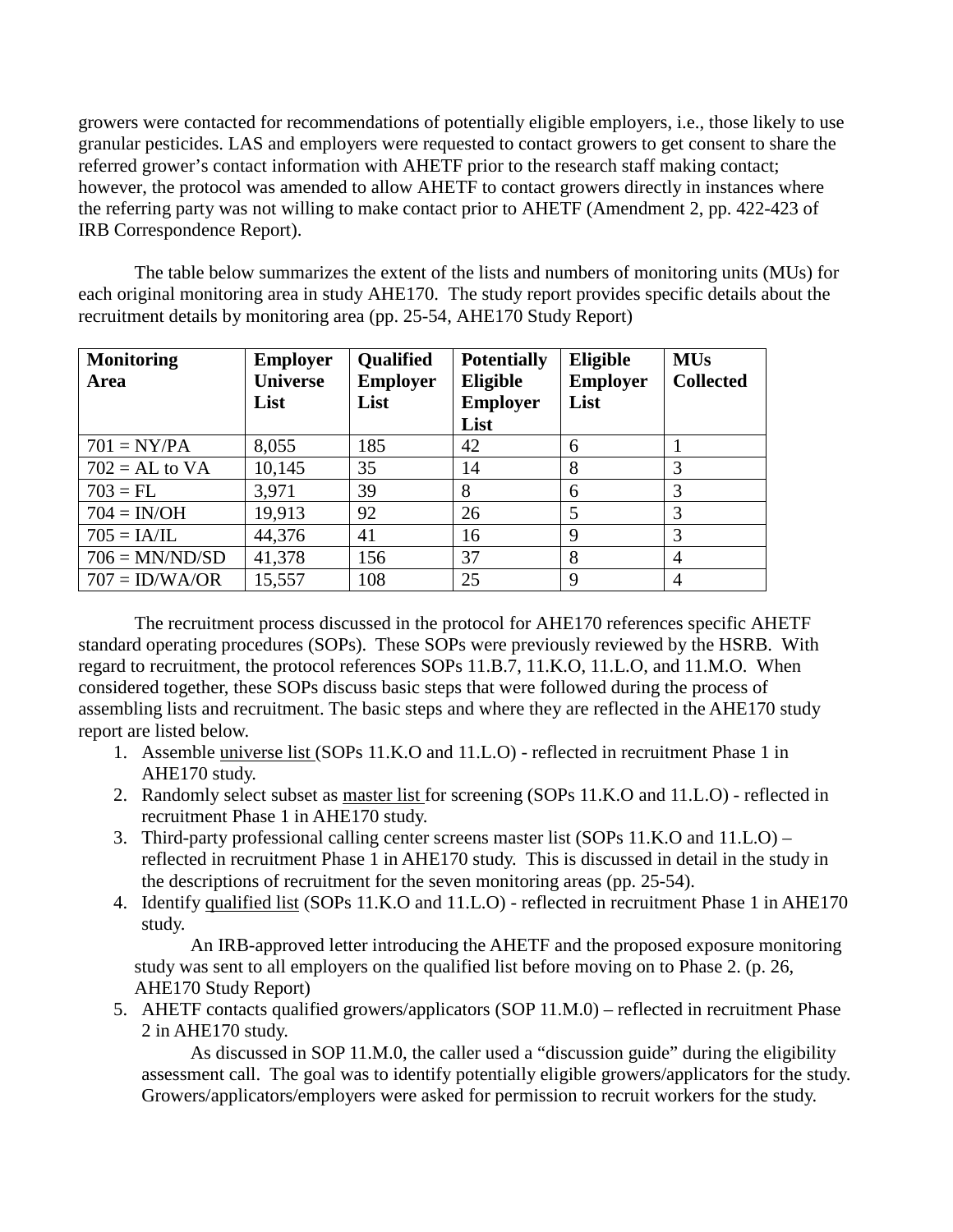Written assurance was obtained from each recruited employer that workers will not suffer consequences whether or not they decide to participate and will not be subject to coercion.

6. Recruit workers from the pool of eligible growers, applicators, employers (SOP 11.B.7, Section 4.2) and organize the recruitment meetings (SOP 11.B.7, Section 4.3) – reflected in recruitment Phase 3 in AHE170 study.

The Study Director (SD) or designee recruited potential subjects from among those working for eligible growers. Potential subjects were screened to determine their eligibility (e.g., sufficient experience performing the tasks to be monitored). Recruitment meetings occurred in all monitoring areas included in the study and required information was covered. For this study, all recruitment and consent meetings were conducted in English. For the most part, recruitment meetings were conducted one-on-one; in one instance, 2 workers attended a recruitment meeting. At each meeting, the study, protocol, consent form, and eligibility criteria were discussed; the consent form and IRB-approved recruitment flyer were distributed; and workers were encouraged to take the consent form home for review.

Consistent with the protocol, all growers signed the Employer Cooperation Statement (also known as the employer non-coercion statement) before any recruitment meetings affirming that they would not coerce or unduly influence their workers to either participate or not participate in the study. In some cases, the participant was the grower and signing the statement was not required. An informational flyer was used during the recruitment meetings with volunteers, which had been approved by Schulman IRB.

The consent process is discussed in more detail in Section 5 below.

#### **b. Demographics**

Following the recruitment process described in Section 2.a. above, 21 subjects were enrolled in the study. All subjects were male, and ages ranged from 20-78 years old. All subjects had experience performing the tasks to be monitored, open loading of granular pesticides, within the last year. Of the subjects, 11 were farm owners and 10 were farm employees.

Regarding the enrollment of all male subjects, AHETF confirmed EPA's understanding that there are not many females engaged in the types of activities monitored under this study. In an email to EPA, AHETF noted that:

- "No females ever gave consent to be in the study (however, the Study Director recalls one female who was willing to participate, but never gave consent as the other MUs in the monitoring area were conducted before that female's farm was ready to be planted).
- AHETF did not intentionally avoid females, nor alter any recruitment procedures that would impact recruiting males vs. females.
- AHETF simply did not find many females involved with planting activities or loading planters among the many employers contacted during recruitment for AHE170. This is simply a maledominated activity, as was the case for most of the other pesticide handling scenarios in the AHETF monitoring program."

The study report includes additional information about the subjects monitored on pages 90-93.

#### **c. Inclusion/Exclusion Criteria**

Subjects met the inclusion criteria outlined in AHETF SOP 11.B, section 5. Subjects had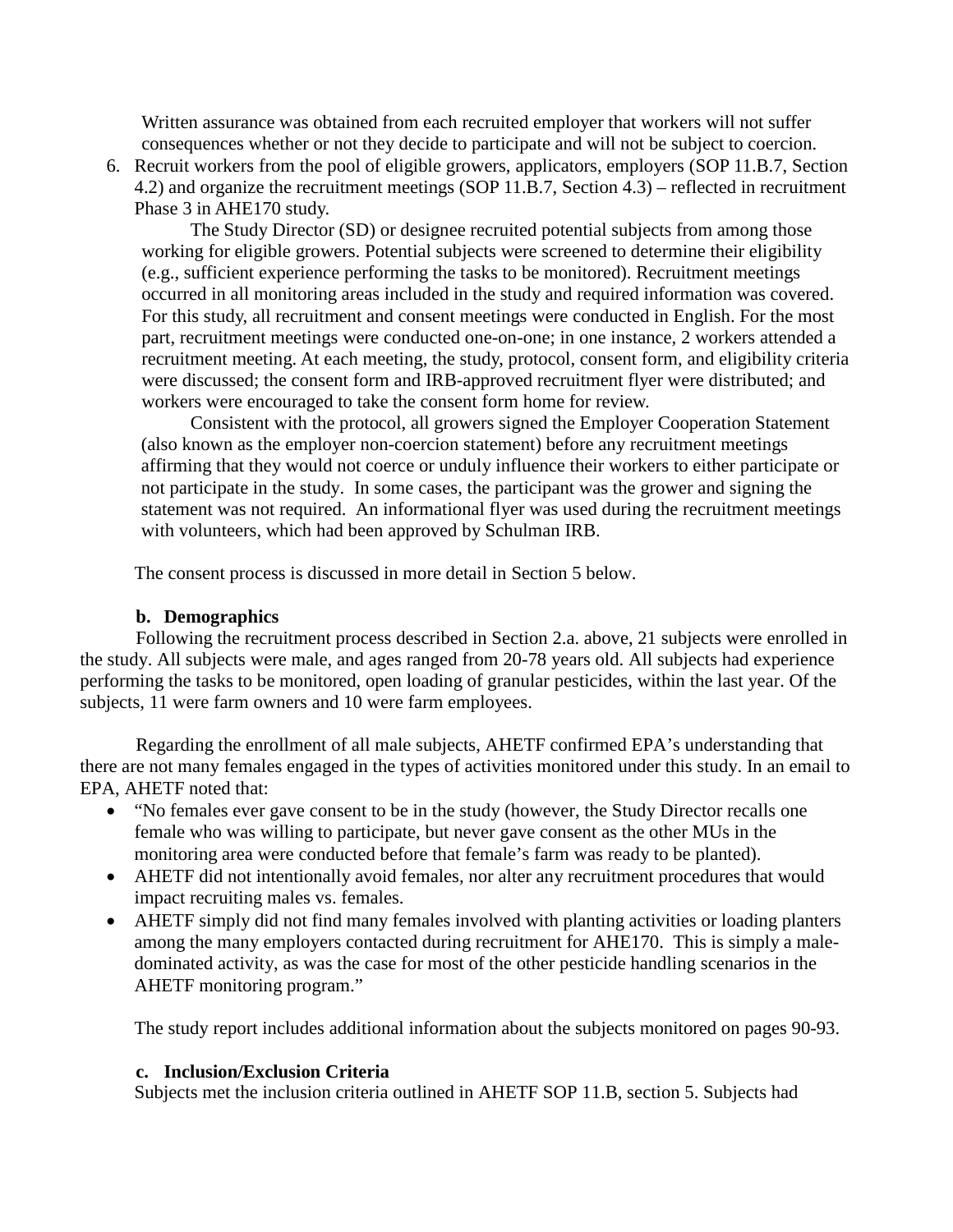experience handling pesticides as part of their job, were trained in safe pesticide handling procedures, provided proof that the were at least 18 years old, confirmed that they were not an employee of a pesticide company, were in good health and had no medical conditions that would affect their ability to participate in the study. Subjects confirmed that they usually wore the personal protective equipment (PPE) required by the label, and were willing to wear the long underwear/inner dosimeter. One person who considered for enrollment in the study was found ineligible because he had insufficient experience performing the tasks to be conducted under the study.

#### **3. Risks and Benefits**

The risks of participation in the study included 1) the risk of heat-related illness, 2) the risk associated with scripting of field activities, 3) psychological risks, 4) the risk of exposure to surfactants, and 5) the risk of exposure to surrogate chemicals.

Risks to subjects were minimized by enrolling healthy subjects, enrolling subjects with experience performing the activities to be monitored, ensuring that subjects wore the PPE required by the product labeling, having medical personnel on-site during monitoring events, closely observing subjects for signs of heat-related illness, and reminding subjects of safe chemical handling practices and reviewing labeling use directions prior to monitoring events. All subjects wore a single layer of clothing (long pants and long-sleeved shirt) over the inner dosimeter, and wore either leather or chemical-resistant boots. Subjects using products containing chlorpyrifos also wore a filtering facepiece respirator provided by the employer, as required by the product's labeling. Tables summarizing the clothing and PPE worn by each subject are included in tables 4 and 5 on pp. 94-97 of the AHE170 Study Report.

AHETF has a specific SOP to address heat-related illnesses (SOP 11.G). This SOP was followed during the study to minimize the risks of heat-related illness. All researchers were trained to recognize the symptoms of heat-related illness, a medical professional (nurse, certified first responder, or emergency medical technician) was on-site for each monitoring event and checked subjects for signs of heat-related illness, and subjects were reminded to take breaks as necessary. The heat index was monitored based on measurements from the on-site weather station, and the maximum heat index of 105° was never reached. There were no reports of heat-related illness and no MU was stopped due to weather or heat-related symptoms.

The research offered no direct benefits to subjects. The primary benefit of the research is new data about the dermal and inhalation exposure of workers who perform open pour loading of granular pesticides. EPA and other regulatory agencies will use this information to support exposure assessments for a wide variety of pesticides with similar use patterns.

In this study, risks to subjects were minimized. The low residual risk was reasonable in light of the benefits to society from the new data supporting more accurate pesticide handler exposure assessments for a wide range of agricultural pesticides.

#### **4. Independent Ethics Review**

EPA and the HSRB reviewed the protocol for study AHE170 in 2014. The AHETF submitted the AHE170 protocol, approved by the overseeing Schulman Associates Institutional Review Board, Inc. (SAIRB), to EPA. The protocol and EPA's ethics review, dated October 8, 2014, were discussed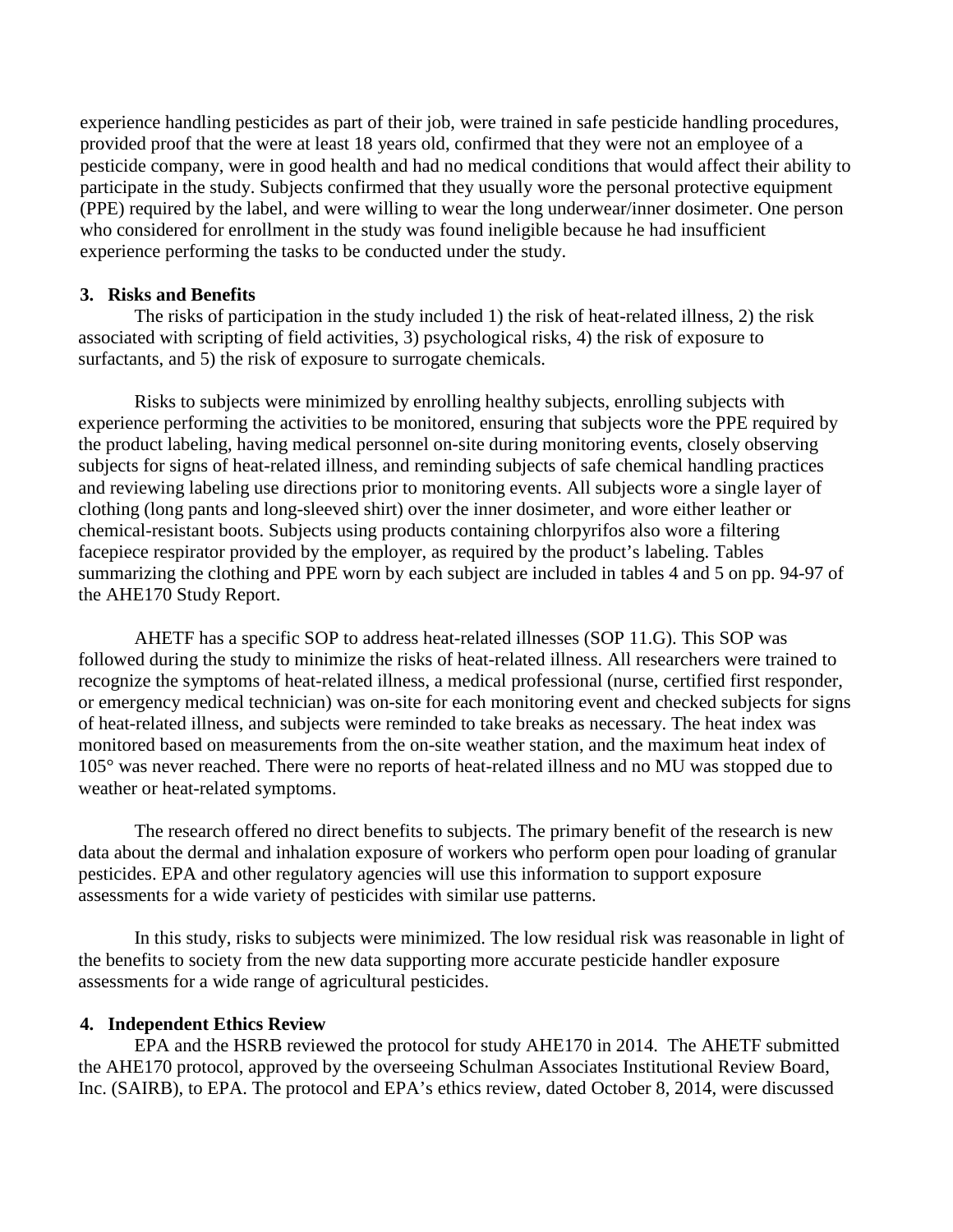by the HSRB at its November 5, 2014 meeting. With regard to ethics, the HSRB's January 20, 2015 final meeting report concluded that, "If the research is performed as described, it is likely to meet the applicable requirements of 40 CFR part 26, subparts K and L."[1](#page-6-0)

AHETF did not need to make modifications to the protocol based on the reviews by the EPA and HSRB. Attachment 3 notes that neither EPA nor the HSRB made recommendations to AHETF related to the ethical conduct of the study. Schulman IRB notified AHETF that the protocol, consent materials, and sponsor letter were approved on June 30, 2014, and approved 4 subsequent amendments to the protocol between March 2015 and May 2016. There were 4 deviations reported to the IRB, as reflected in AHETF's chronology of major study events (pp. 8-14, IRB Correspondence Report).

Amendment 1 to the protocol was directly related to the ethical conduct of the study. This amendment added 2-4,D as an additional potential surrogate substance. This amendment was approved by Schulman IRB on March 26, 2015. This amendment updated the protocol to include 2,4-D but did not make a corresponding edit to the informed consent materials. (pp. 354-360, IRB Correspondence Report) The consent form lists the pesticides that might be handled as part of the study, but does not include 2-4,D:

> "*You will be asked to mix/load a pesticide product that is registered by the US Environmental Protection Agency (EPA) and the state where the application takes place. The product must contain one of the following ingredients: carbaryl, chlorpyrifos, dithiopyr, ethalfluralin, imidacloprid, mefenoxam, pendimethalin, permethrin, tefluthrin, or thiophanate-methyl. The label for that product will be reviewed with you prior to participation in the study. This review will include how much of that product you might handle during the study, the precautionary health statements on the label, what clothing and personal protective equipment you must wear, the importance of washing your hands before eating or smoking, and other safety precautions that should be followed. The label for this product will be on hand for you to look over and talk about at any time you want.*" (p. 465, IRB Correspondence Report).

AHETF confirmed that the failure to update the consent materials was an oversight.

One subject, M4, handled 2-4,D during this study. The consent form for this MU indicates that the subject was informed of the identity of the substance handled on the day of the monitoring event, April 4, 2015. (pp. 372-381, IRB Correspondence Report). In addition, a researcher reviewed the label for the product with the subject on the day of the monitoring event, so the subject was informed of the relevant labeling elements in addition to the identity of the surrogate substance. Although the failure to update the consent materials to reflect the addition of a surrogate substance constitutes an unreported deviation, the health and safety of the participating subjects was not put at risk as a result of this amendment or deviation.

The three other amendments to the protocol were related to AHETF researchers contacting growers or commercial applicators referred by another employer, adding new analytical methods for determination of ethalfluralin and tefluthrin residues in hand wash and face/neck wipe samples, and allowing the last 2 MUs to be conducted in areas other than the area originally anticipated. None of

 $\overline{a}$ 

<span id="page-6-0"></span><sup>1</sup> Parkin, Rebecca T. November 5, 2014 Human Studies Review Board Meeting Report. January 20, 2015. <https://www.epa.gov/sites/production/files/2015-01/documents/hsrb-5-nov-2014-final-report.pdf>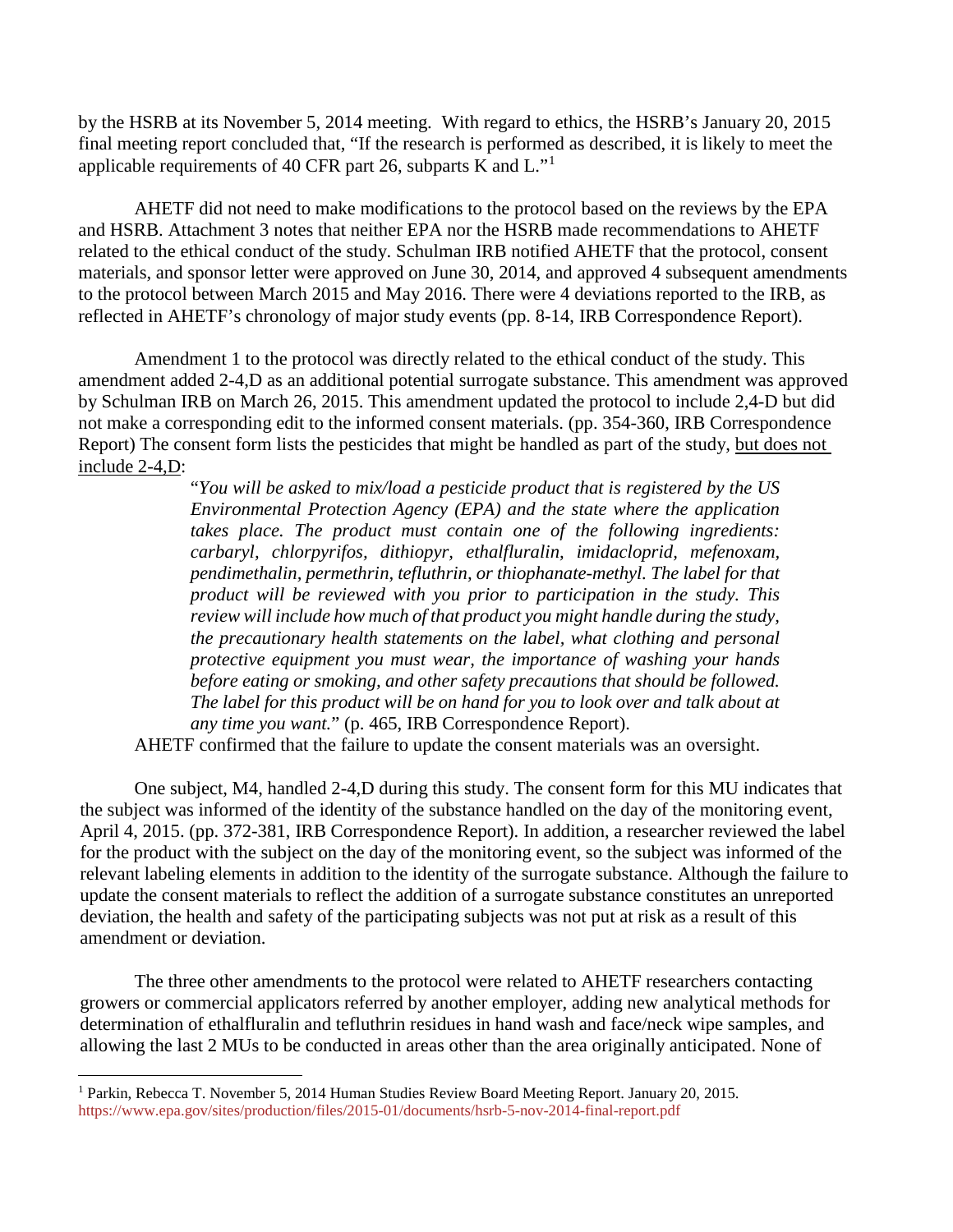these amendments directly impacted the health, safety, or welfare of the subjects.

There were 4 reported deviations to the protocol. Deviation 1 reported a subject smoking a cigarette without first having his hands washed, and also loading pesticide-treated seed (outside the scope of the products monitored during this study) without wearing gloves required by the labeling. The failure to take a hand wash sample prior to MU1 smoking a cigarette was a researcher oversight. Regarding the loading of treated seed without proper PPE, AHETF SOP 10.C, Section 6.9 gives the Study Director discretion about how to handle practices that do not follow the labeling requirements, even for activities that are not part of the scripted monitoring. In this instance, because the seed was only loaded once and towards the end of the monitoring event, and because the study-specific guidance to researchers noted that [i]f a subject also loads seed into a planter, he may remove the extra PPE as long as the hopper lids are closed (and no PPE are required for loading seed)", there was no corrective action taken and no follow up with the subject. These deviations did not negatively impact the health, safety or welfare of the subject.

Deviation 2 included several elements. The ethics-related deviation reported occurred when the researchers provided 2 subjects (M7 and M9) with nitrile gloves, rather than the gloves listed on the product labeling (barrier laminate and viton). Neither subject reported adverse effects as a result of this glove substitution. This deviation did not affect the health, welfare or rights of the subject.

Deviation 3 covered several monitoring areas and 2 different elements. One element was related to the ethical conduct of the study. The pump for M17 would not stay on and was changed after 96 minutes of monitoring. However, the flow rate of the old/broken pump was not measured. This deviation did not affect the health, welfare or rights of the subject.

Deviation 4 reported use of the proper analytical method to analyze whole body dosimeters for permethrin content; however, the protocol had not been amended to reflect the proper analytical method before it was used. This did not affect the health, welfare or rights of the subjects.

Schulman IRB approved the close-out of AHE170 on September 8, 2016.

#### **5. Informed Consent**

All participating subjects completed the informed consent process and signed the consent form. The most recent version of the informed consent form was approved by Schulman IRB on June 24, 2014 and dated May 17, 2016. (pp. 462-471, IRB Correspondence Report). All consent meetings were done privately with only the potential volunteer and SD or designee present, and all meetings were conducted in English. Consent occurred after the recruitment meeting and prior to monitoring. During the consent meeting, the SD or designee met privately with the volunteer and went through the informed consent document section by section. The SD or designee ensured that the volunteer understood the contents of the consent form before requesting consent.

The protocol allows for the researcher to read the consent form to non-readers and to have someone present during the consent meeting. For study AHE170, there were no interested workers who were non-readers. The protocol also directs that accommodations will be made for bilingual researchers who must be present if the preferred language is Spanish. However, in this study, all interactions were conducted in English.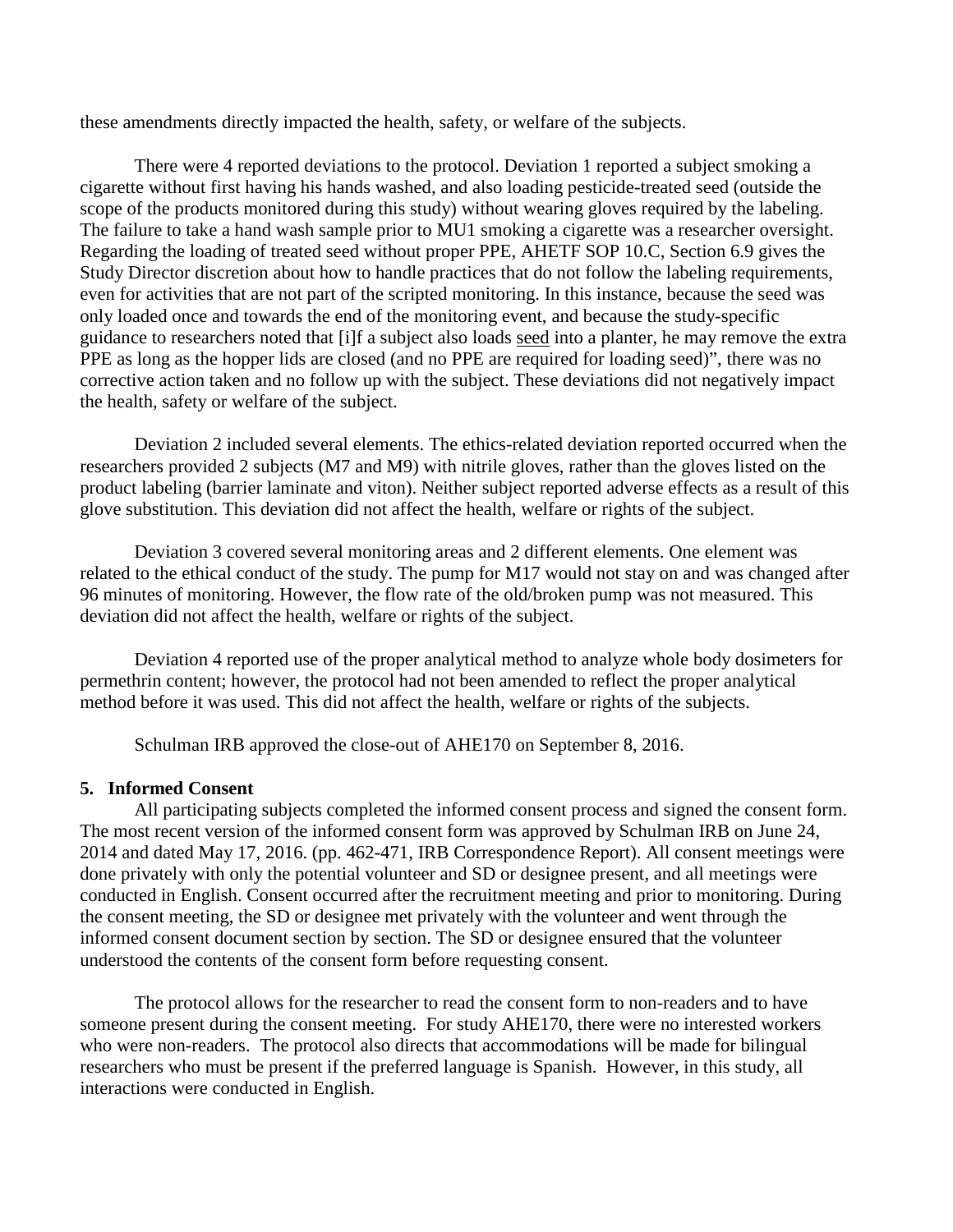#### **6. Respect for Subjects**

Subjects' identifying information was kept confidential. Subjects were offered the opportunity to request their personal monitoring results and information about the study. AHETF confirmed that this information was provided to each of the subjects who made such a request. A sample letter providing the results is included as Attachment 4.

Each subject received compensation consistent with the protocol and informed consent document. Compensation was \$20 for participating in the consent meeting and \$80 for each day of participation in the study, regardless of whether or not the subject withdrew or was removed from the study. No subjects withdrew or were removed from participation in this study.

#### **Completeness of Submission**

The submission by AHETF and additional materials provided by Schulman IRB satisfy the requirements of §26.1303. A checklist indicating how each requirement has been satisfied is provided in Attachment 5.

#### **Applicable Ethical Standards**

The following provisions of 40 CFR 26 Subpart Q define the applicable ethical standards which read in pertinent part:

**§26.1703**: Except as provided in §26.1706, EPA shall not rely on data from any research subject to this subpart involving intentional exposure of any human subject who is a pregnant woman (and therefore her fetus), a nursing woman, or a child.

**§26.1705**: Except as provided in §26.1706, EPA must not rely on data from any research subject to this section unless EPA determines that the research was conducted in substantial compliance with all applicable provisions of subparts A through L of this part.

In addition,  $\S 12(a)(2)(P)$  of the Federal Insecticide, Fungicide and Rodenticide Act (FIFRA) applies. This passage reads:

In general, [i]t shall be unlawful for any person . . . to use any pesticide in tests on human beings unless such human beings (i) are fully informed of the nature and purposes of the test and of any physical and mental health consequences which are reasonably foreseeable therefrom, and (ii) freely volunteer to participate in the test.

### **Prohibition of research involving intentional exposure of pregnant or nursing women or of children**

40 CFR §26.1703 prohibits research involving intentional exposure of pregnant or nursing women or of children under 18. All subjects who participated in study AHE170 were male and at least 18 years old. Therefore, 40 CFR §26.1703 does not prohibit reliance on this research.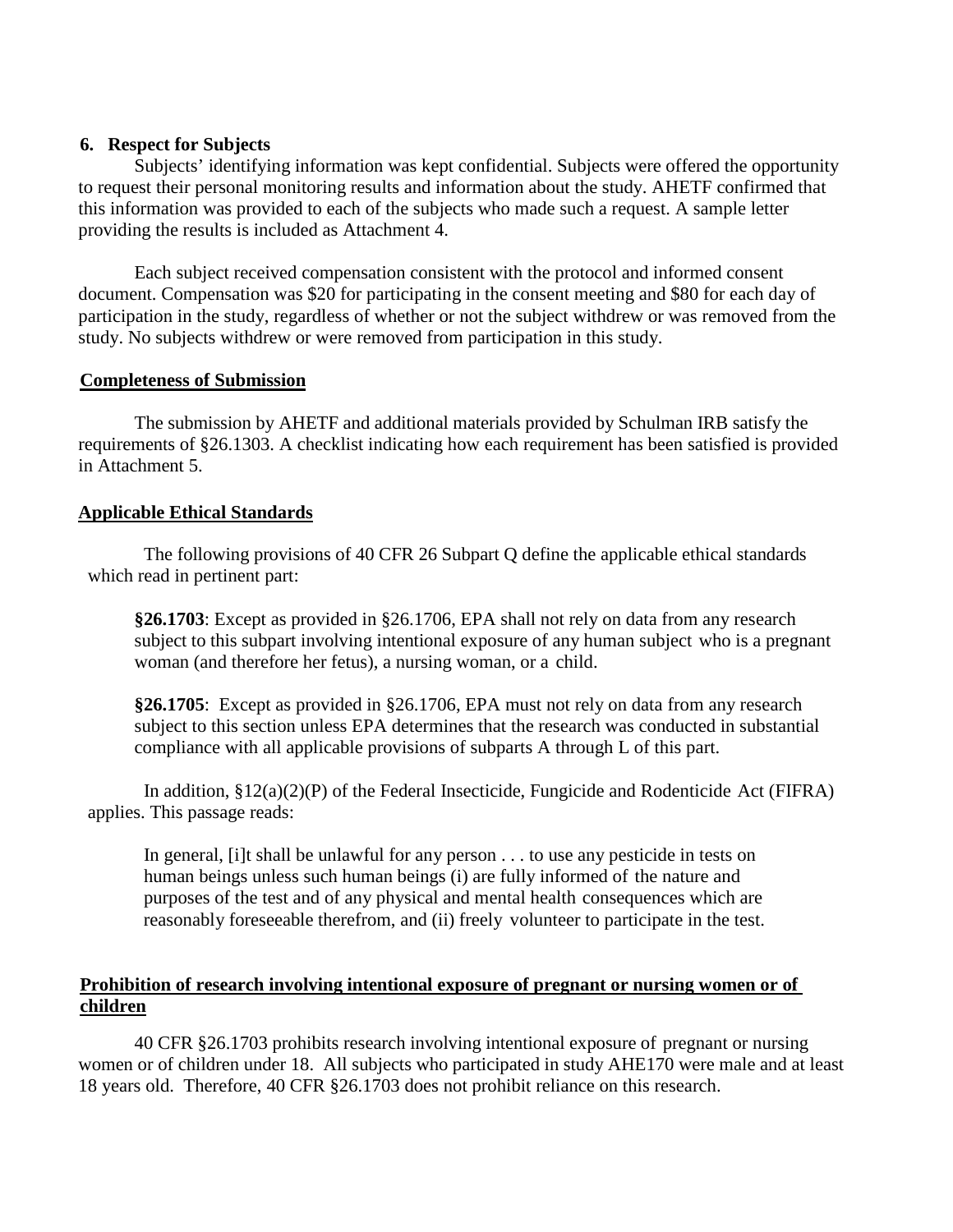#### **Substantial compliance with 40 CFR 26 subparts A through L**

40 CFR §26.1705 requires that EPA have "adequate information to determine that the research was conducted in substantial compliance with subparts A through L of this part." Within this range, only subparts K and L are directly applicable to the conduct of third-party research such as this. The AHE170 study was conducted in substantial compliance with subparts K and L.

#### **Compliance with 40 CFR §26 subpart M**

As documented in attachment 5 to this review, the central requirements of 40 CFR §26 subpart M, §26.1303 to document the ethical conduct of the research were addressed.

#### **Compliance with FIFRA §12(a)(2)(P)**

The requirement of FIFRA  $\S 12(a)(2)(P)$  that human subjects of research be "fully informed of the nature and purposes of the test and of any physical and mental health consequences reasonably foreseeable therefrom," and "freely volunteer to participate in the test," was met for this study.

#### **Conclusion**

This study reports research conducted in substantial compliance with the requirements of 40 CFR 26 subparts A through L. In its conduct, study AHE170 met applicable ethical standards for the protection of human subjects of research, and requirements for documentation of ethical conduct of the research were satisfied. From EPA's perspective, if this study is determined to be scientifically valid and relevant, there is no regulatory barrier to EPA's reliance on it in actions under FIFRA or §408 of FFDCA. This research will also undergo review by the Human Studies Review Board.

cc: Rick Keigwin Matt Crowley Jeff Dawson David Miller Dana Friedman

Attachment 1: Major AHE170 study events in chronological order Attachment 2: Surrogate active ingredients used in study AHE170 Attachment 3: Sample Letter Reporting Study Results to Subjects Attachment 4: AHETF actions in response to EPA and HSRB comments on protocol Attachment 5: §26.1303 Completeness checklist for AHE170 Study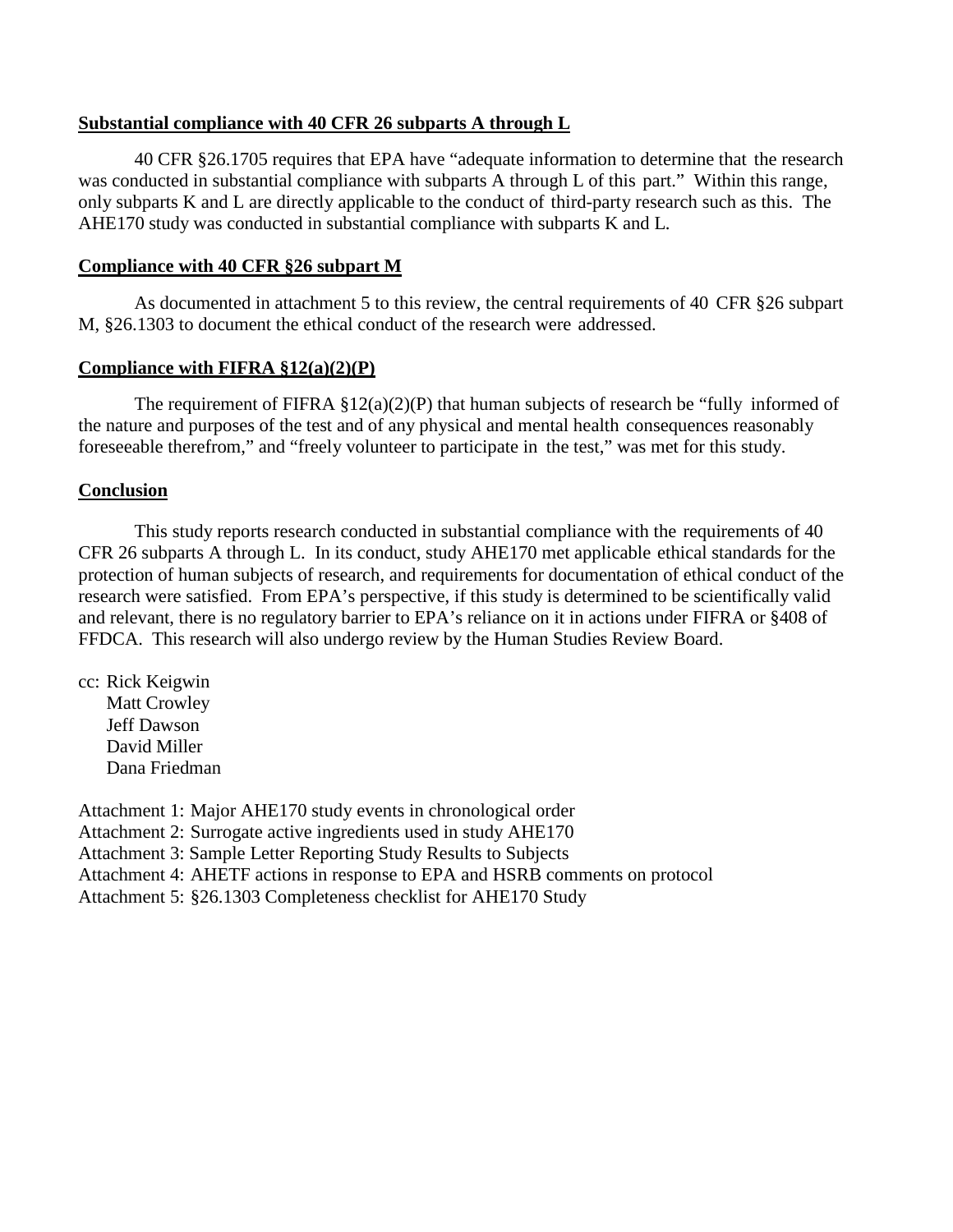# **Attachment 1**

*Note: This is excerpted from pp. 86-87 of the AHE170 Study Report.*

|  | <b>Table 1. Chronological Listing of Major Study Events</b> |  |  |  |  |
|--|-------------------------------------------------------------|--|--|--|--|
|--|-------------------------------------------------------------|--|--|--|--|

| <b>Date</b><br>(m/dd/yy) | <b>Major Study Events Related to Collection of MUs</b>                                                                                      |  |
|--------------------------|---------------------------------------------------------------------------------------------------------------------------------------------|--|
| 5/16/14                  | Initial submission of AHE170 protocol and related materials to Schulman<br>Associates Investigational Review Board, Inc. (SAIRB) for review |  |
| 6/30/14                  | Initial Approval by SAIRB of final AHE170 protocol and related materials<br>(English only)                                                  |  |
| 7/14/14                  | Approval by SAIRB of Spanish recruitment documents                                                                                          |  |
| 11/5/14                  | Review of protocol and related materials by Human Studies Review Board<br>(HSRB)                                                            |  |
| 12/5/14                  | Protocol signed by Study Director                                                                                                           |  |
| 12/15/14                 | Start of Phase 1 recruiting, calling employers to determine Qualified<br>Employers from initial list of growers (in Area $703 = FL$ )       |  |
| 2/23/15                  | Start of Phase 2 recruiting, calls to Qualified Employers from Primary and<br>Secondary sources (in Area $703 = FL$ )                       |  |
| 3/3/15                   | Start of Phase 3 recruiting, calls to Potentially Eligible Employers, site visits,<br>and participant selection (in Area $703 = FL$ )       |  |
| 3/26/15                  | Approval of Amendment 1 by SAIRB (add 2,4-D as surrogate)                                                                                   |  |
| 4/14/15                  | Submission of Deviation 1 to SAIRB                                                                                                          |  |
| 4/28/15                  | Approval of Ongoing Research by SAIRB (i.e., annual renewal)                                                                                |  |
| 3/19/15                  | Collection of MU <sub>M1</sub>                                                                                                              |  |
| 3/21/15                  | Collection of MU M2 field fortifications applicable to M1 and M2                                                                            |  |
| 4/2/15                   | Collection of MU M3 and field fortifications                                                                                                |  |
| 4/4/15                   | Collection of MU M4 and field fortifications                                                                                                |  |
| 4/28/15                  | Collection of MU <sub>M5</sub>                                                                                                              |  |
| 5/1/15                   | Collection of MU M6 and field fortifications                                                                                                |  |
| 5/3/15                   | Collection of MU M7 and field fortifications applicable to M5 and M7                                                                        |  |
| 5/14/15                  | Collection of MU M8 and field fortifications                                                                                                |  |
| 5/19/15                  | Collection of MU M9 and field fortifications                                                                                                |  |
| 6/2/15                   | Collection of MU M10 and field fortifications                                                                                               |  |
| 8/18/15                  | Collection of MU M11 and field fortifications                                                                                               |  |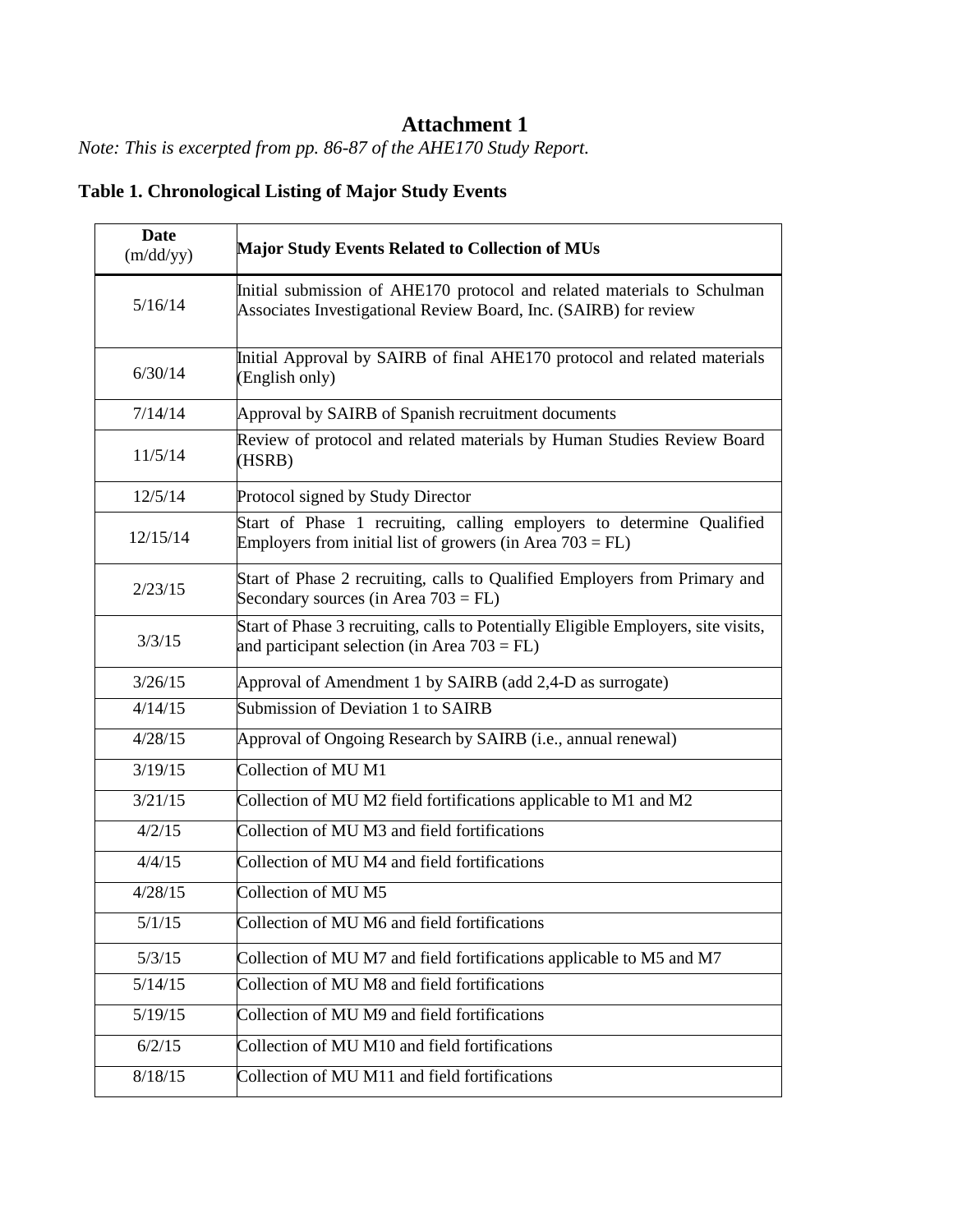| 2/11/16  | Submission of Deviation 2 to SAIRB                                                                     |
|----------|--------------------------------------------------------------------------------------------------------|
| 4/8/16   | Approval by SAIRB of Amendment 2 (allow immediate contact of referrals)                                |
| 4/14/16  | Collection of MU M12 and field fortifications                                                          |
| 4/15/16  | Approval of Ongoing Research by SAIRB (i.e., annual renewal)                                           |
| 4/20/16  | Collection of MU M13                                                                                   |
| 4/21/16  | Collect field fortifications applicable to M13 and M16                                                 |
| 4/22/16  | Collection of MU M14 and field fortifications                                                          |
| 4/23/16  | Collection of MU M15 and field fortifications                                                          |
| 4/25/16  | Collection of MU M16                                                                                   |
| 5/3/16   | Approval by SAIRB of Amendment 3 (new analytical method for tefluthrin)                                |
| 5/6/16   | Collection of MU M17 and field fortifications applicable to M17, M18, and<br>M19                       |
| 5/7/16   | Collection of MUs M18 and M19                                                                          |
| 5/10/16  | Approval by SAIRB of Amendment 4 (allow up to 5 MUs per monitoring<br>area)                            |
| 5/16/16  | Collection of MU M20                                                                                   |
| 5/18/16  | Collection of MU M21 and field fortifications applicable to M20 and M21;<br>end of recruitment efforts |
| 11/18/16 | Submission of Deviation 3 to SAIRB                                                                     |
| 3/2/17   | Submission of Annual Renewal to SAIRB                                                                  |
| 4/3/17   | Approval of Ongoing Research by SAIRB (i.e., annual renewal)                                           |
| 4/10/17  | Analytical Report finalized for 2,4-D                                                                  |
| 3/24/17  | Analytical Report finalized for pendimethalin                                                          |
| 5/24/17  | Analytical Report finalized for chlorpyrifos                                                           |
| 6/28/17  | Analytical Report finalized for tefluthrin                                                             |
| 6/30/17  | Analytical Report finalized for permethrin                                                             |
| 9/8/17   | <b>Close-Out Letter from SAIRB</b>                                                                     |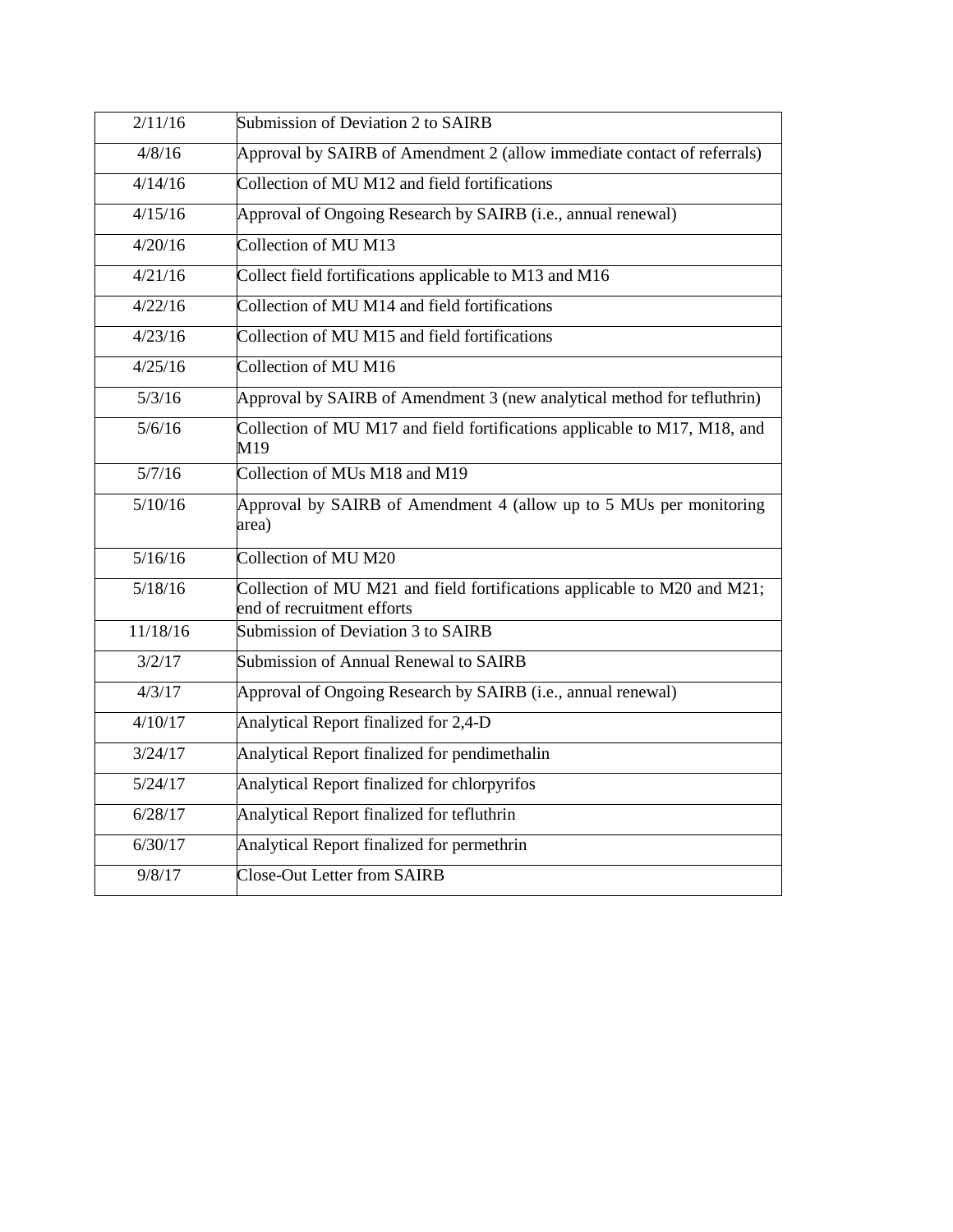## **Attachment 2 Surrogate Active Ingredients Used in AHE170**

*Note: This is a summary based on the table on pp. 88-89 of the AHE170 Study Report.*

The following surrogate active ingredients listed in the protocol were used during the study. The following list identifies how often each of the protocol-specified surrogates was used. This is a summary based on pp. 88-89 of the study report.

| <b>Surrogate</b> | <b>Number of MUs</b>   | <b>Product Name</b> | EPA Reg. No. |
|------------------|------------------------|---------------------|--------------|
|                  | <b>Using Surrogate</b> |                     |              |
| Tefluthrin       | 10                     | Force 3G            | 100-1075     |
| Tefluthrin       |                        | Precept Insecticide | 100-1075-524 |
| $2,4-D$          |                        | 2,4-D Granules      | 228-61       |
| Pendimethalin    |                        | Pendulum 2G         | 241-375      |
| Chlorpyrifos     | 4                      | Chlorpyrifos 15G    | 19713-505    |
| Chlorpyrifos     |                        | Lorsban 15G         | 62719-34     |
| Permethrin       |                        | Pounce 1.5G         | 279-3059     |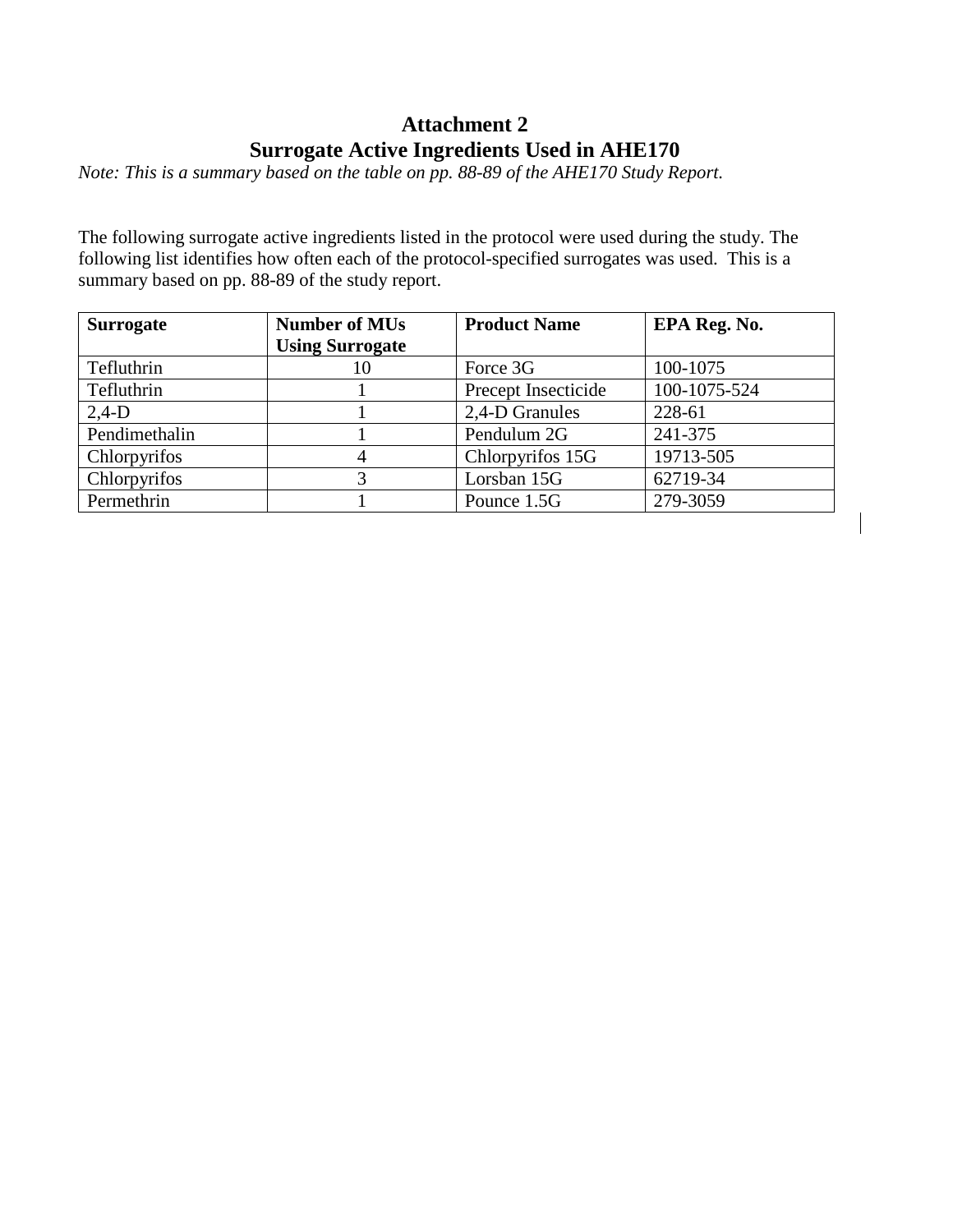## **Attachment 3 Ethics Comments from November 2014 HSRB Meeting & AHETF Actions**

| <b>EPA Comments on AHEA170</b>  | <b>AHETF Actions to Address Comments</b> |
|---------------------------------|------------------------------------------|
| <b>Protocol</b>                 |                                          |
| EPA had no recommendations      | N/A                                      |
| on the protocol for AHE170      |                                          |
| <b>HSRB Comments on AHE170</b>  | <b>AHETF Actions to Address Comments</b> |
| <b>Protocol</b>                 |                                          |
| The HSRB had no                 | N/A                                      |
| recommendations on the protocol |                                          |
| for AHE170                      |                                          |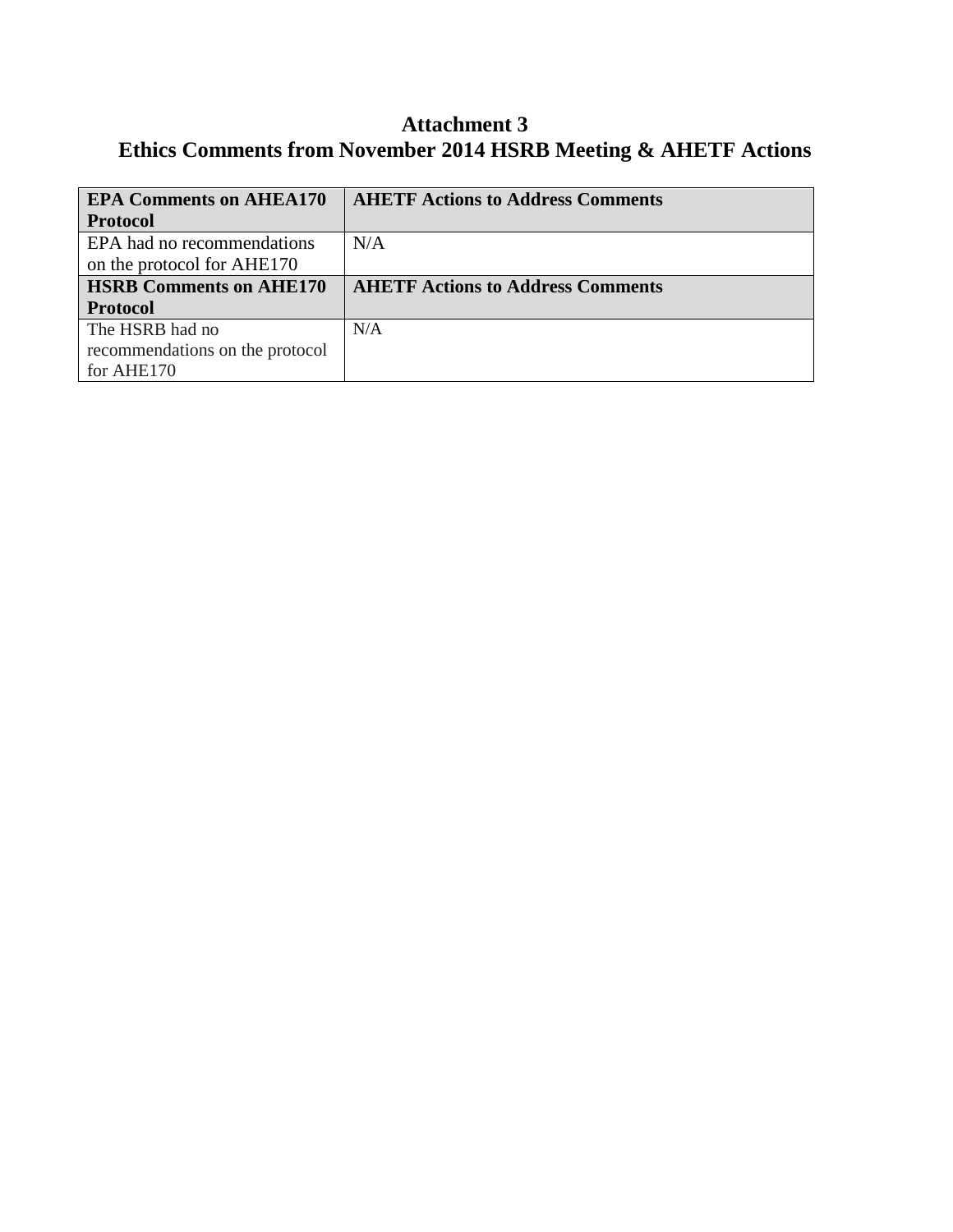## **Attachment 4 Sample Letter Reporting Study Results to Subject**

## *AGRICULTURAL HANDLER EXPOSURE TASK FORCE*

## **Toll-Free Phone Number: (866) 925-1421 (24-hour service in English or Spanish)**

[Name and Address Redacted]

June 26, 2017

Dear [Name Redacted]:

The Agricultural Handler Exposure Task Force (AHETF) again thanks you for being in the study of workers that loaded granules from bags by open pouring. You participated in this study near Kersey, PA on May 14, 2015 and you requested information on your level of pesticide exposure. Attached is a summary of your personal dermal exposure results.

As you may recall, we measured the amount of pesticide that was found on the long underwear we asked you to wear under your clothes. We also measured the amount of pesticide that could be washed from your hands and wiped from your face and neck. Added together, we call this "Total Dermal Exposure".

Of the 21 people monitored across the country, we have valid dermal exposure results for 19 and have summarized the data. The summary shows which of your body parts got the most pesticide on them. It also tells you how your level of dermal exposure compares to the other workers.

If you have any questions about your exposure results or anything else in this letter, feel free to call me directly on my cell phone:

**[redacted]** (Eric Bruce, Study Director)

Thank you again for being in this study.

\_\_\_\_\_\_\_\_\_\_\_\_\_\_\_\_\_\_\_\_\_\_\_\_\_\_\_\_\_\_\_

Sincerely,

Eric Bruce Study Director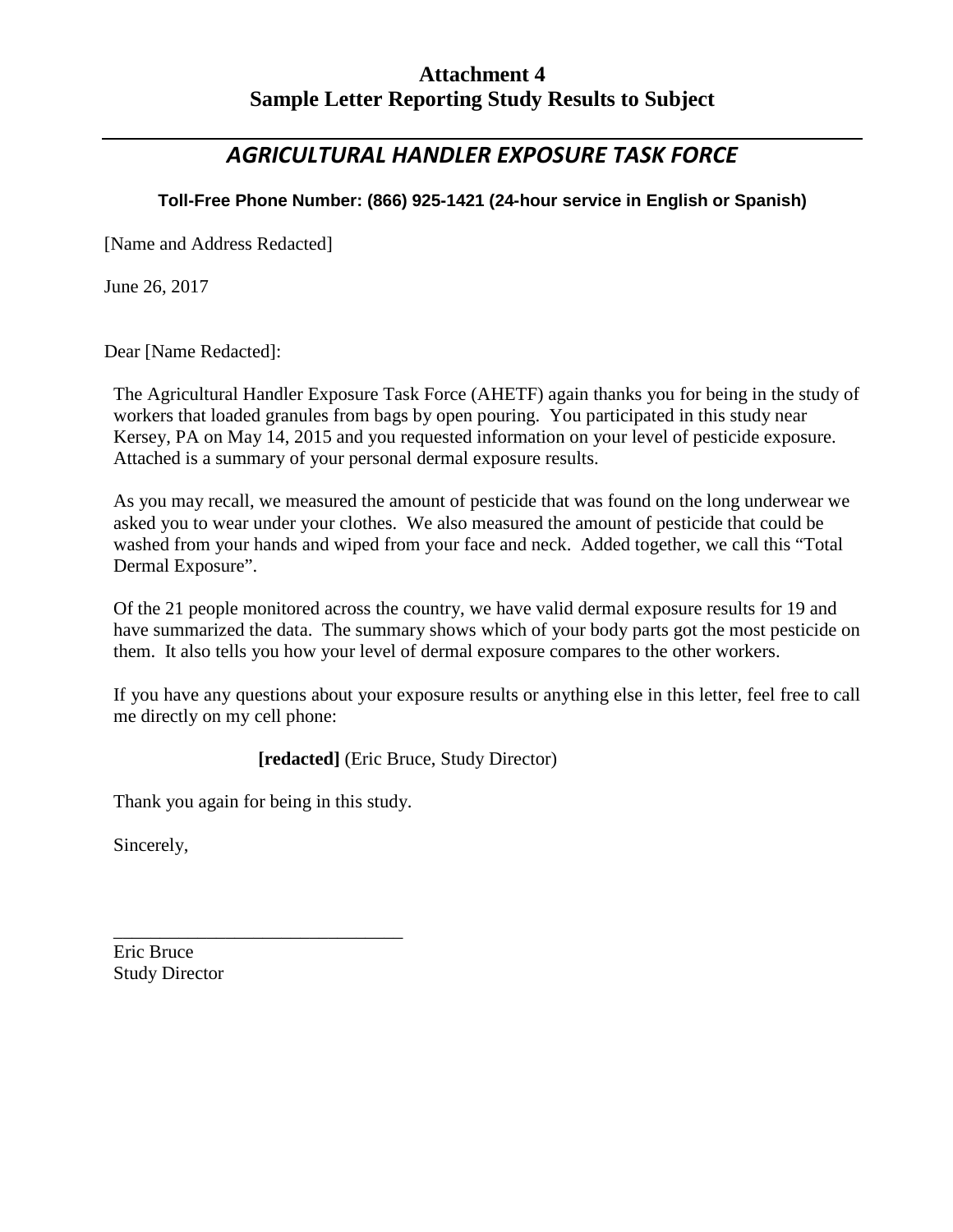## **YOUR PERSONAL AND GROUP DERMAL EXPOSURE RESULTS**

Figure A shows what percentage of your total dermal exposure was on various body parts.

For comparison, Figure B shows the same information for the group as a whole.



Your total dermal exposure ranked as **Number 5** of the 19 people that were involved in the study for open pour loading of granules. The highest exposure has a rank of 1 and the lowest has a rank of 19. This means only a few of the other workers had a higher measured exposure than you.

Most of the pesticide found was on your upper body, probably because you picked bags up against your body and poured granules right in front of your upper body. In addition, your hands and lower body had a larger percentage of exposure than most workers.

During the study, we observed that most granules are somewhat dusty and we suspect that dust is the primary cause of pesticide residues getting through the clothing. When pouring granules, you should be careful to minimize dusting by pouring carefully and try to stand upwind of the hoppers you are loading.

You should remember to always wear long sleeves, long pants, and gloves when loading granules. You should also remember to bathe/shower and wash your clothes promptly after loading granules.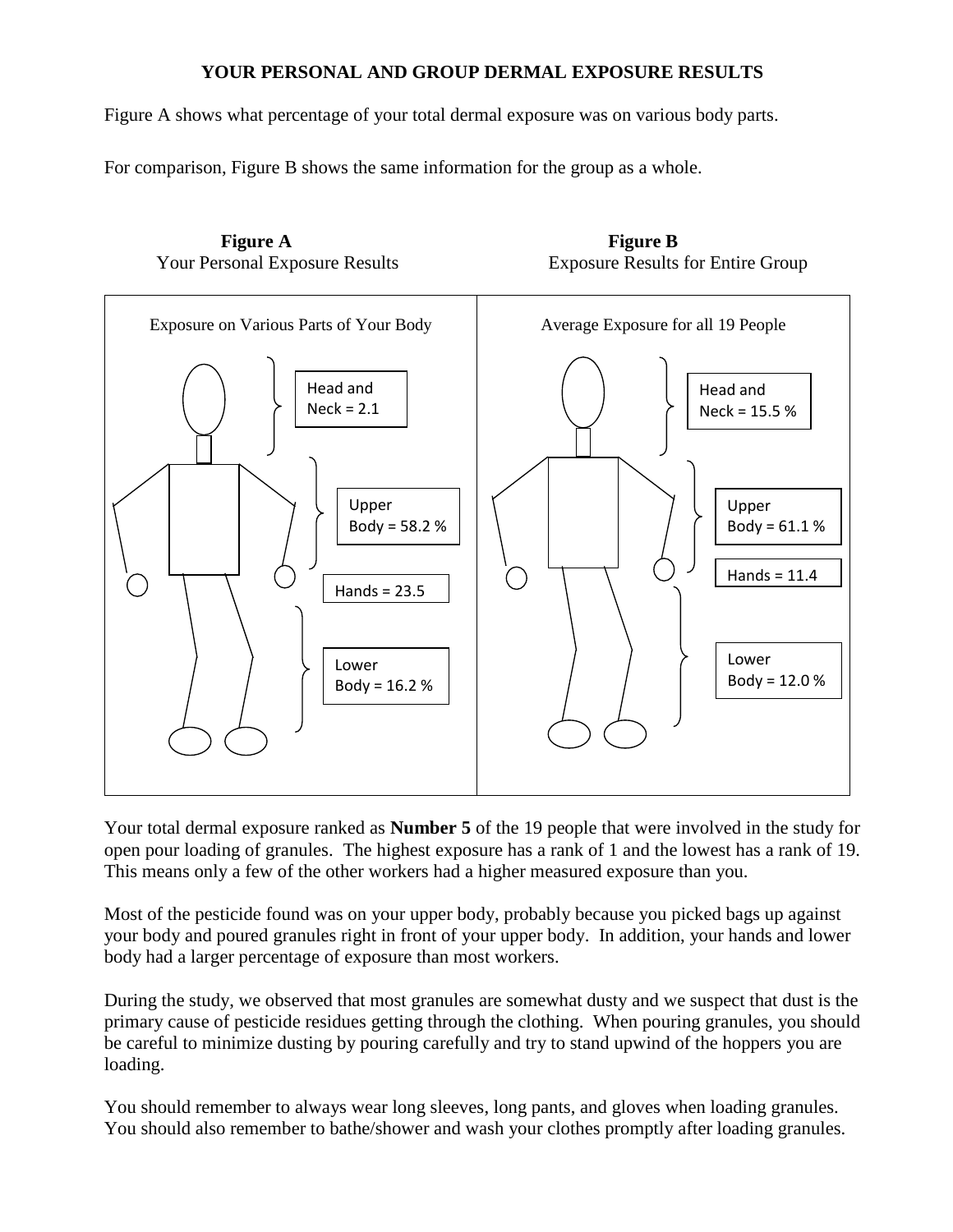## **WHAT YOUR PERSONAL EXPOSURE RESULTS MEAN**

If your dermal exposure was generally higher than others in the study, then you should try to do things that lower exposure. You should pay more attention to your work habits and learn to improve them. Guidance on selecting and using personal protective equipment is in the paper from EPA that is in this mailing.

If your dermal exposure was generally lower than others in the study, then you should continue using good habits that reduce your exposure. Do not become careless in your work practices, since attention to small details can reduce your exposure. Of course, the goal for all pesticide handlers is to reduce exposure to **a minimum**.

### **Attachment:**

Protect Yourself - Brush Up On Covering Up